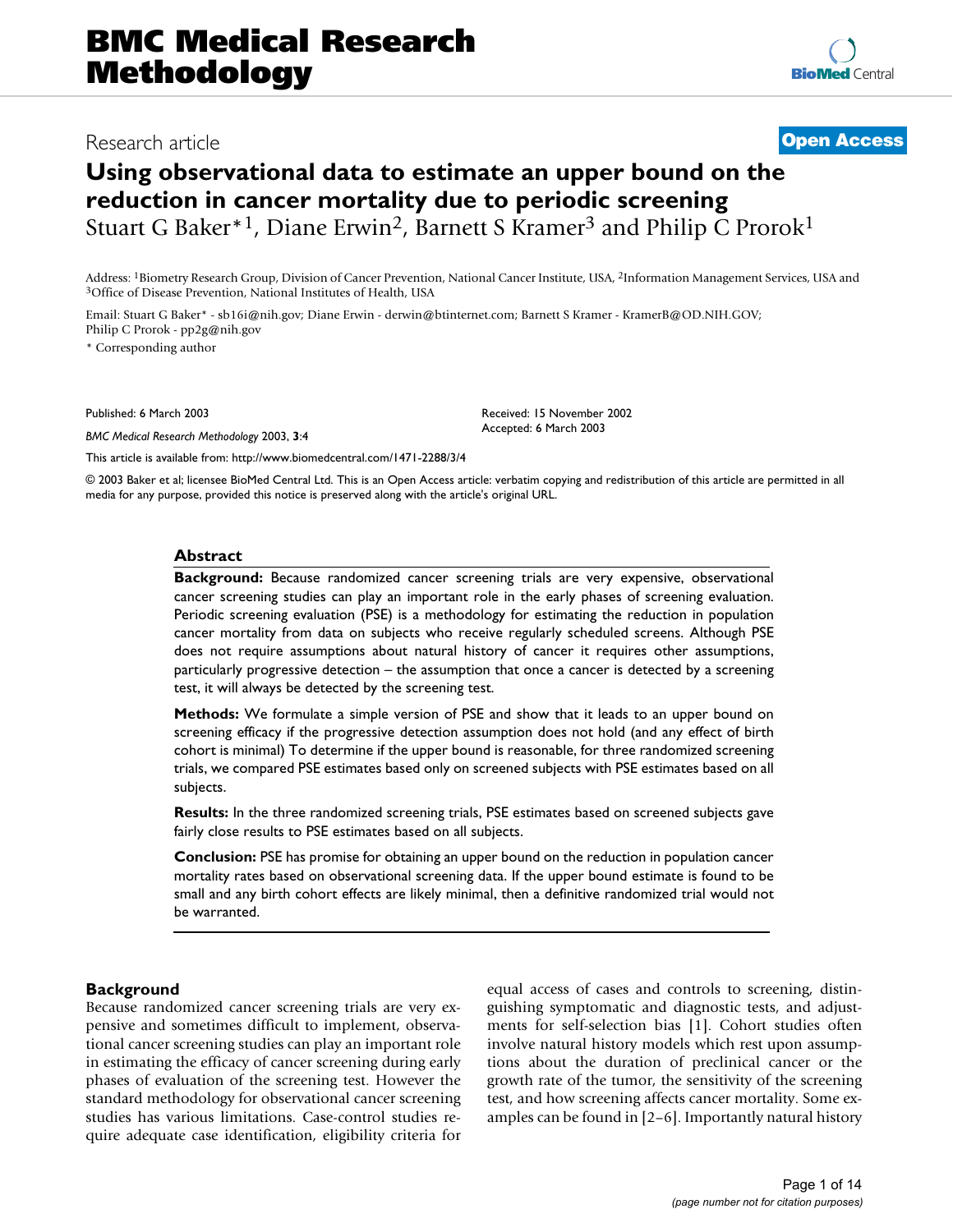models based only on observational data must implicitly assume no selection bias, a very tenuous assumption.

In contrast, periodic screening evaluation (PSE), which combines estimates from screened subjects to estimate the reduction in population cancer mortality associated with periodic cancer screening [7–9], does not involve natural history models and the associated assumptions. However a different set of assumptions is required. In certain situations these assumptions may be more plausible than the natural history assumptions, so in some circumstances, the method may be complementary and possibly superior, to the natural history modeling approach.

PSE starts with the following estimates based directly on observed data from a few screenings at regular intervals over various ages (1) age-specific rates of cancer detection on first screening, interval cancers, and cancer detection on subsequent screenings, and (2) cancer fatality rates following cancer detection at first screening, interval cases, and cancer detection on subsequent screening. For evaluation it is also necessary to estimate (1) the age-specific rate of cancer detection in the *absence* of screening and (2) the cancer mortality rate following detection in the *absence* of screening. Because there are no randomized controls the challenge is to estimate rates in the absence of screening in a manner that mitigates selection bias.

In estimating the cancer detection rate in the absence of screening PSE mitigates selection bias in a unique manner. As will be discussed, PSE estimates the age-specific detection rate in the absence of screening as the sum of the age-specific rates of detection for cancers on the first screening, interval cancers, and cancers on subsequent screenings, minus the age-specific rate of detection for cancer on the first screening in subjects one year older. This estimation assumes progressive detection, namely that once a cancer is detected on screening it will always be detected on screening. Previous versions of PSE made this assumption. However progressive detection is not likely to hold for many types of screening modalities. Fortunately, as we discuss, if progressive detection is violated, the estimated detection rate in the absence of screening is an upper bound and this can lead to useful estimates.

In estimating the cancer fatality rate following detection in the absence of screening, earlier versions of PSE used data from refusers and simply assumed no selection bias. To avoid this assumption (and the need to collect data from refusers), we estimated the cancer mortality rate following detection in the absence of screening by the cancer mortality rate in interval cancers. As we discuss, this also leads to an upper bound (i.e. optimistic) estimate of screening efficacy.

Thus, this version of PSE circumvents the problem of selection bias by estimating an upper bound. The specific estimates of cancer detection rates and cancer fatality rates after cancer detection are not meaningful as separate quantities. Fortunately, one can longitudinally combine the estimates to estimate an upper bound on the reduction in population cancer mortality associated with periodic screening. (Given these data, it is not possible to estimate reduction in population cancer mortality for other intervals between screenings or after periodic screening has stopped). The longitudinal combination of cross-sectional estimates, which also appears in earlier versions of PSE [7–9], is similar to G-computation [10] and the method of Flanders and Longini [11].

If an upper bound estimate of screening efficacy is small, a definitive randomized trial to evaluate the effect of screening on cancer mortality would not be warranted. Thus the upper bound estimate is helpful only if is not unreasonably large. To determine if the upper bound is reasonable, we estimated its value using data from screened subjects in randomized trials of colorectal cancer screening [12,13], breast cancer screening [14], and lung cancer screening [15,16]. We then compared this estimate to a modified PSE estimate using data from all subjects, so that estimates of age-specific cancer detection in the absence of screening and cancer mortality in the absence of screening are based on data from randomized controls and refusers.

We also compared the PSE estimates with estimates based on a comparison of outcomes in the two randomized groups, adjusting for refusers and mitigating the effect of dilution after stopping screening [17]. It is important to bear in mind that the two estimates are answering different questions. For PSE, the question is "What is the effect of periodic screening starting at a given age and ending at a later age?" For comparing randomized groups, the question is "What is the effect of the particular screening program in the intervention group?"

## **Methods**

## *Simple formulation of PSE*

We derive a simple formulation of PSE and show that it gives an upper bound on the estimated reduction in population cancer mortality.

PSE requires two types of data from subjects who receive two or more screenings at regular intervals. The first type of data are the numbers of subjects who receive each screen and who are detected with cancer as a result of screening or in the interval between screens. (See Tables [1](#page-2-0)[,2](#page-3-0),[3](#page-4-0),[4](#page-6-0)) The second type of data are numbers of subjects with cancer who die from cancer and are in the risk set each year after diagnosis. (See Table [5\)](#page-7-0)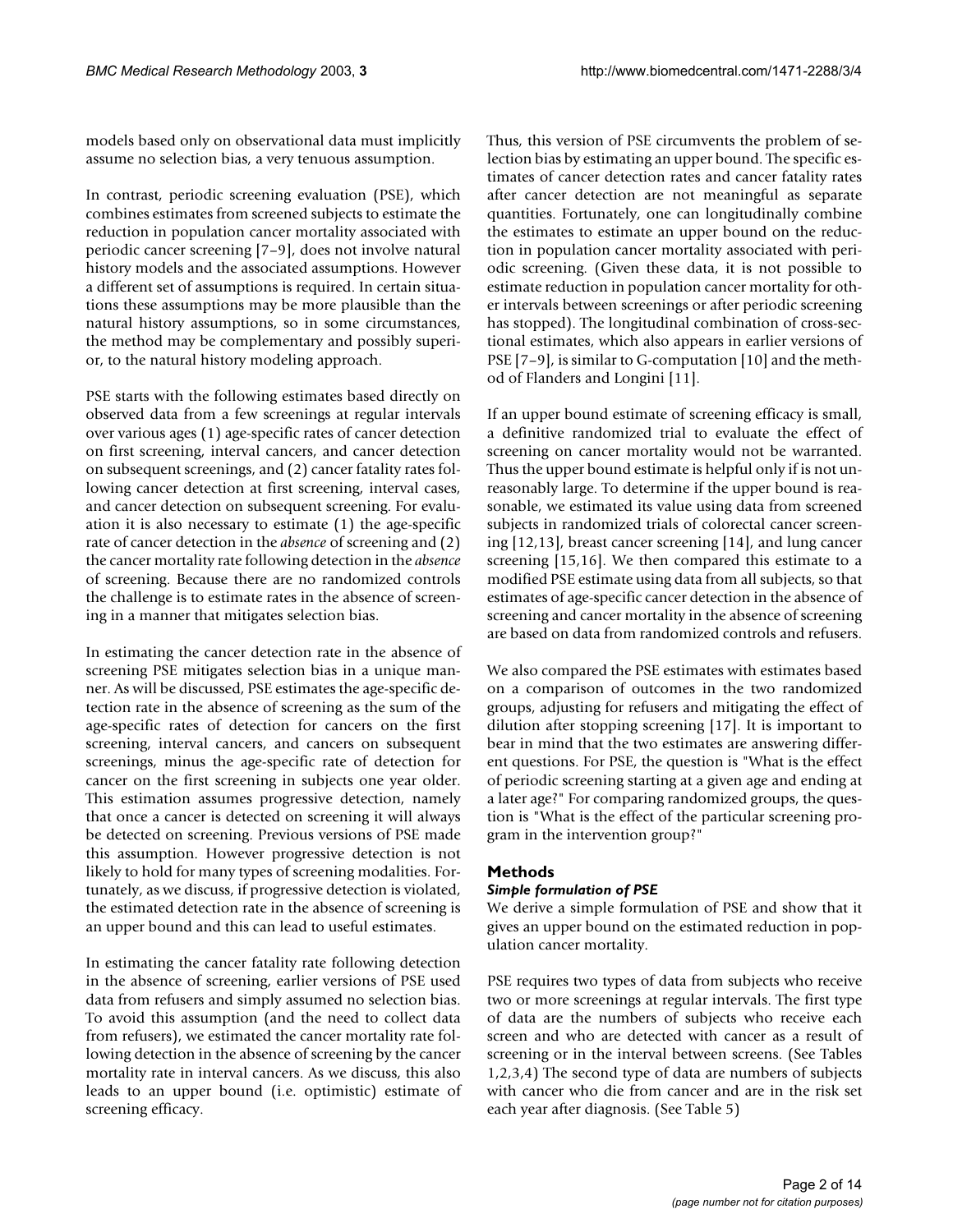|     |                |                | number detected |                |                         | number at risk |      |      |       |       |
|-----|----------------|----------------|-----------------|----------------|-------------------------|----------------|------|------|-------|-------|
| age | F              |                | S               | $R^*$          | $C^*$                   | F              |      | S    | $R^*$ | $C^*$ |
| 40  | 0              | 0              | 0               | 0              |                         | 302            | 302  | 204  | 196   | 550   |
| 41  |                | 0              | 0               | 0              | 2                       | 838            | 1032 | 619  | 552   | 1839  |
| 42  | 4              |                |                 | 0              | $\overline{\mathbf{3}}$ | 1044           | 1789 | 1170 | 970   | 3219  |
| 43  |                | 0              |                 | 3              | 5                       | 1084           | 2563 | 1578 | 1396  | 4642  |
| 44  | 0              | 2              |                 | 2              | 8                       | 1062           | 3134 | 1816 | 1619  | 5523  |
| 45  | 3              | 2              | $\overline{2}$  |                | 10                      | 1040           | 3412 | 1831 | 1687  | 5696  |
| 46  |                | 3              | $\overline{2}$  | 5              | 8                       | 985            | 3407 | 1748 | 1650  | 5618  |
| 47  | 3              | 3              | 3               | 3              | 8                       | 1014           | 3336 | 1765 | 1653  | 5478  |
| 48  | $\overline{2}$ | 5              | 6               | 3              | 9                       | 933            | 3207 | 1700 | 1583  | 5434  |
| 49  |                |                | 0               |                | 3                       | 978            | 3211 | 1689 | 1602  | 5349  |
| 50  |                | 3              | 0               | 3              | 4                       | 915            | 3082 | 1607 | 1635  | 5306  |
| 51  | $\overline{2}$ | 3              | 3               | 2              | 10                      | 958            | 3079 | 1615 | 1618  | 5319  |
| 52  | 3              | 4              | 4               | 3              | 12                      | 907            | 3021 | 1632 | 1665  | 5255  |
| 53  | 3              |                | 3               | 3              | 8                       | 885            | 3032 | 1525 | 1629  | 5189  |
| 54  | 4              | 3              | 3               | $\overline{2}$ | 8                       | 926            | 2954 | 1547 | 1593  | 5151  |
| 55  | 3              |                | 3               | 6              | 8                       | 872            | 2891 | 1511 | 1559  | 5085  |
| 56  | 3              | 2              | 3               | 2              | 5                       | 872            | 2841 | 1512 | 1559  | 5018  |
| 57  | 4              | $\overline{2}$ | 4               |                | 12                      | 765            | 2746 | 1427 | 1548  | 4873  |
| 58  | 3              | $\overline{2}$ | 5               | 6              | 12                      | 719            | 2540 | 1293 | 1495  | 4610  |
| 59  | 3              | 4              |                 | 4              | 5                       | 635            | 2378 | 1177 | 1400  | 4279  |
| 60  | 3              | 2              |                 | 2              | 12                      | 548            | 2125 | 1047 | 1294  | 3873  |
| 61  | 4              |                | 4               | 3              | 8                       | 502            | 1890 | 911  | 1199  | 3487  |
| 62  | 0              | 0              |                 | 0              | 10                      | 534            | 1745 | 845  | 1055  | 3190  |
| 63  | 2              | 0              | 3               | 2              | 12                      | 434            | 1565 | 787  | 949   | 2868  |
| 64  | 0              |                | 3               | $\overline{2}$ | $\overline{7}$          | 376            | 1422 | 704  | 869   | 2615  |

<span id="page-2-0"></span>

| Table 1: Age-specific breast cancer detection data from HIP study. |  |  |
|--------------------------------------------------------------------|--|--|
|--------------------------------------------------------------------|--|--|

F = first screen, I = interval between screens, S = subsequent screen, R = refuser, C = control \*data excluded for PSE with only screened subjects

PSE involves three steps: (1) estimate the age-specific incidence of cancer associated with different types of detection: first screen, interval between screens, subsequent screen, refusers, and controls, if available, (2) estimate cancer fatality rates after cancer detection, and (3) combine these estimates to estimate the reduction in population cancer mortality associated with periodic cancer screening.

Because PSE requires regular intervals, the analysis is restricted to screenings that occur "on-time", namely, within a window of time close to the length of interval. The length of the window for on-time screenings is somewhat arbitrary. A very wide window discards relatively few subjects; however it may introduce bias into calculations that are based on assuming the screening interval equals the midpoint of the window. Alternatively, a narrow window might discard too much data, increasing the chance for bias from nonrandom exclusion of subjects. In designing a study for PSE analysis, the screening intervals should be as regular as possible. Without loss of generality in the following discussion, we assume a regular interval between screens of 1 year.

## *Step 1: Age-specific cancer incidence*

PSE requires estimates of age-specific cancer incidence for the following types of cancer detection: type F, detection on the first screening; type I, detection in the interval between screenings; type S, detection on screening subsequent to the first; and type A, detection in the absence of screening. The incidence of type F detection at age a is  $q_F(a) = x_F(a) / n_F(a)$ , where  $x_F(a)$  is the number of subjects detected with cancer as a result of a first screening at age a and  $n_F(a)$  is the number who received the first screening at age a. The incidence of type I detection at age a is  $q_1(a)$  $= x_I(a) / n_I(a)$  where  $x_I(a)$  is the number of cases in the interval after screening at age a and  $n<sub>I</sub>(a)$  is the number at risk at the start of the interval. The incidence of type S detection at age a is  $q_S(a) = x_S(a) / n_S(a)$  where  $x_S(a)$  is the number of subjects detected with cancer as a result of an "on-time" screening after a previous screening at age a and  $n<sub>S</sub>(a)$  is the number of subjects who received an "on-time" screening after the previous screening at age a. Although a type S detection occurs on screening at age a + 1, for mathematical convenience, it is associated with screening at age a. We cannot observe type A detection from data on sub-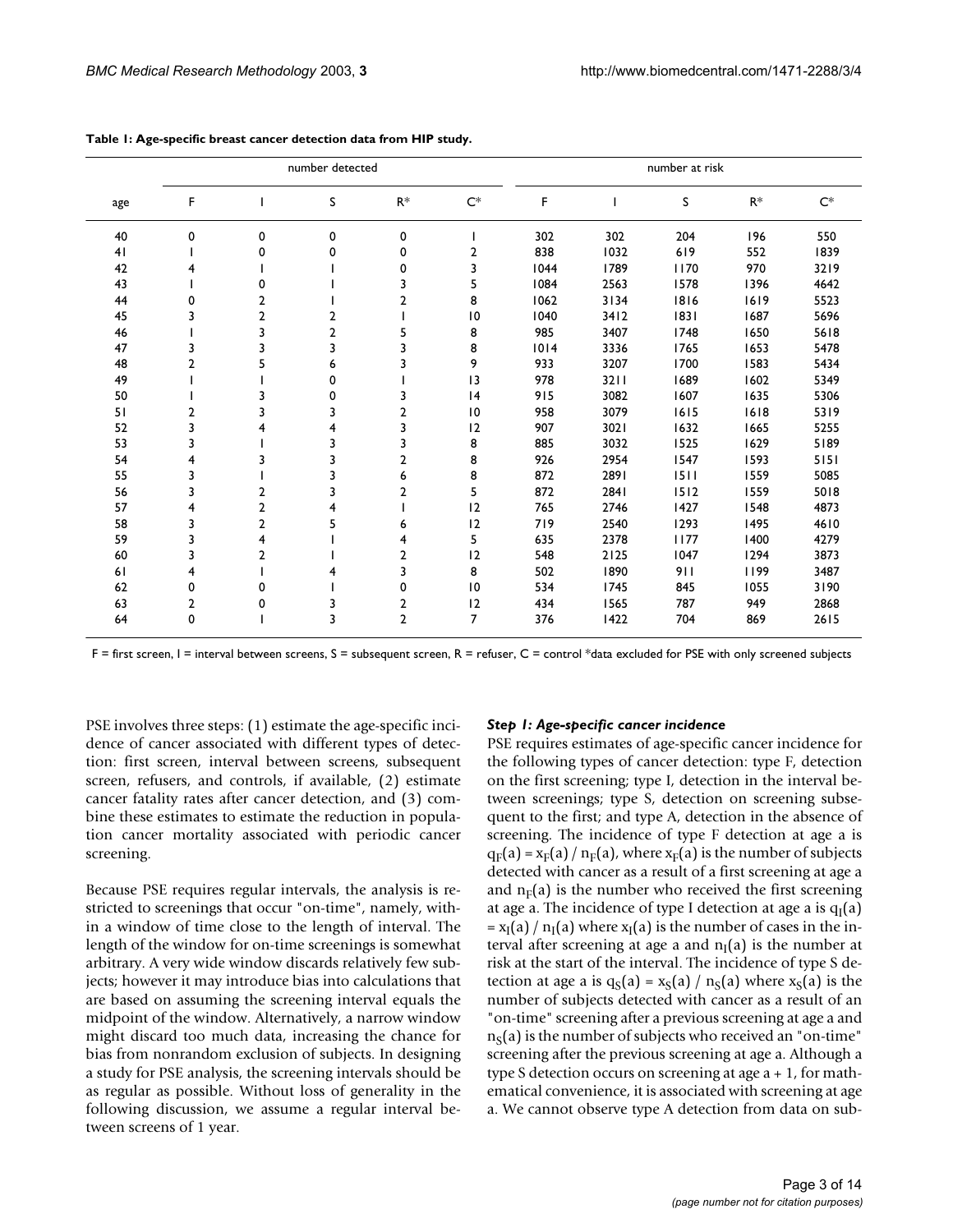|     |                |                | number detected |                |                | number at risk |      |      |       |       |
|-----|----------------|----------------|-----------------|----------------|----------------|----------------|------|------|-------|-------|
| age | F              |                | S               | $R^*$          | $C^*$          | F              |      | S    | $R^*$ | $C^*$ |
| 50  | 0              | 0              | 0               | 0              | 0              | 397            | 527  | 418  | 71    | 818   |
| 51  | 0              | 0              | 0               | 0              | 0              | 492            | 919  | 821  | 122   | 1377  |
| 52  | 0              | 0              | 0               | 0              | 0              | 518            | 1311 | 1186 | 165   | 1973  |
| 53  | 0              | 0              | $\overline{2}$  | 0              | 0              | 502            | 1675 | 1542 | 211   | 2509  |
| 54  | 0              | 2              | 2               | 0              |                | 536            | 2058 | 1923 | 248   | 3093  |
| 55  |                | 0              | 0               | 0              | 2              | 535            | 2251 | 2092 | 307   | 3711  |
| 56  | 0              | 0              | $\overline{2}$  |                | 3              | 551            | 2318 | 2157 | 359   | 4355  |
| 57  |                | 0              | 0               | 0              | $\overline{2}$ | 602            | 2442 | 2270 | 395   | 4965  |
| 58  | 0              |                |                 | 0              | 6              | 603            | 2550 | 2405 | 446   | 5567  |
| 59  |                | 0              | 0               | 0              | 6              | 573            | 2820 | 2652 | 482   | 6189  |
| 60  | 0              | 2              | 2               | 0              | 5              | 651            | 3350 | 3125 | 527   | 6840  |
| 61  | $\overline{2}$ | 0              | 4               |                | 6              | 637            | 3823 | 3633 | 584   | 7480  |
| 62  |                | 0              | 5               |                | $\mathbf{H}$   | 655            | 4273 | 4077 | 633   | 8151  |
| 63  | $\overline{2}$ | 0              | $\overline{2}$  | 0              | 8              | 651            | 4747 | 4563 | 684   | 8770  |
| 64  | $\overline{2}$ |                | 7               | 3              | $\overline{7}$ | 635            | 5138 | 4910 | 719   | 9314  |
| 65  |                | $\overline{2}$ | 4               |                | 9              | 613            | 5231 | 5032 | 760   | 9854  |
| 66  | $\overline{2}$ |                | 4               | 0              | 26             | 596            | 5313 | 5124 | 779   | 10196 |
| 67  | $\overline{2}$ | 0              | 8               |                | 17             | 574            | 5318 | 5136 | 765   | 10185 |
| 68  | $\overline{2}$ | 2              | 3               |                | 9              | 501            | 5170 | 4998 | 767   | 10081 |
| 69  | $\overline{2}$ | 2              | 4               | 0              | $\mathbf{H}$   | 429            | 4944 | 4761 | 754   | 9911  |
| 70  |                |                | 2               | 3              | 18             | 411            | 4831 | 4673 | 753   | 9706  |
| 71  | 3              | $\overline{2}$ | $\overline{2}$  | 5              | 18             | 380            | 4658 | 4500 | 743   | 9376  |
| 72  | 0              |                | 5               | 5              | 15             | 313            | 4376 | 4243 | 730   | 8979  |
| 73  |                |                | 7               | $\overline{2}$ | 24             | 271            | 4140 | 4029 | 713   | 8474  |
| 74  | 0              | 0              | 7               |                | 22             | 252            | 3865 | 3746 | 673   | 8013  |
| 75  | $\overline{2}$ |                | 4               | $\overline{2}$ | 3              | 206            | 3574 | 3492 | 664   | 7512  |

<span id="page-3-0"></span>

| Table 2: Age-specific colorectal cancer detection data from Minnesota Colon Cancer Control Study with annual screening |  |  |  |
|------------------------------------------------------------------------------------------------------------------------|--|--|--|
|------------------------------------------------------------------------------------------------------------------------|--|--|--|

 $F =$  first screen,  $I =$  interval between screens,  $S =$  subsequent screen,  $R =$  refuser,  $C =$  control  $*$  data excluded for PSE with only screened subjects

jects screened. However, as derived in [8], one can estimate the probability of type A detection by

$$
q_A(a) = q_F(a) + q_I(a) + q_S(a) - q_F(a+1), \quad (1)
$$

if the following key assumption holds.

## *Assumption 1. Progressive Detection*

Once a subject is detectable on screening the subject will always be detectable on screening.

(The quantity  $q_F(a + 1)$  in (1) is the cancer detection rate on the first screening among subjects age *a* + 1 at first screening.) The graphical proof of (1) in Figure [1](#page-5-0) generalizes the graphical proof in [8] to allow some subjects with preclinical cancer to be missed on screening. In Figure [1,](#page-5-0) *Assumption 1* corresponds to  $\delta = 0$ , where  $\delta$  is the probability that some individuals with preclinical cancer would be detected if screened at age *a* but missed if screened at age *a* + 1. As an example of *Assumption* 7, consider a woman who would have been detected with breast cancer at age 50, but is not screened at age 50 for reasons unrelated to the screening or any possibility of cancer. Under *Assumption* 1, if the woman were screened at age 51, she would be detected with cancer. There is sometimes confusion about how this relates to sensitivity of the screening test. As shown in Figure [1](#page-5-0), *Assumption 1* implies that the sensitivity of the screening test equals 1 if a previous screening test would have detected cancer.

Ideally  $q_F(a + 1)$  estimates the probability of detecting cancer on a first screen at age *a* + 1 one year *after* the start of the study. Because there are no data on subjects first screened after a one year delay, we compute  $q_F(a + 1)$  from subjects age *a* + 1 at the start of the study. This procedure requires the following additional assumption.

## *Assumption 2. No Birth Cohort Effect*

Given age, year of birth provides no additional information for predicting cancer incidence on the first screen.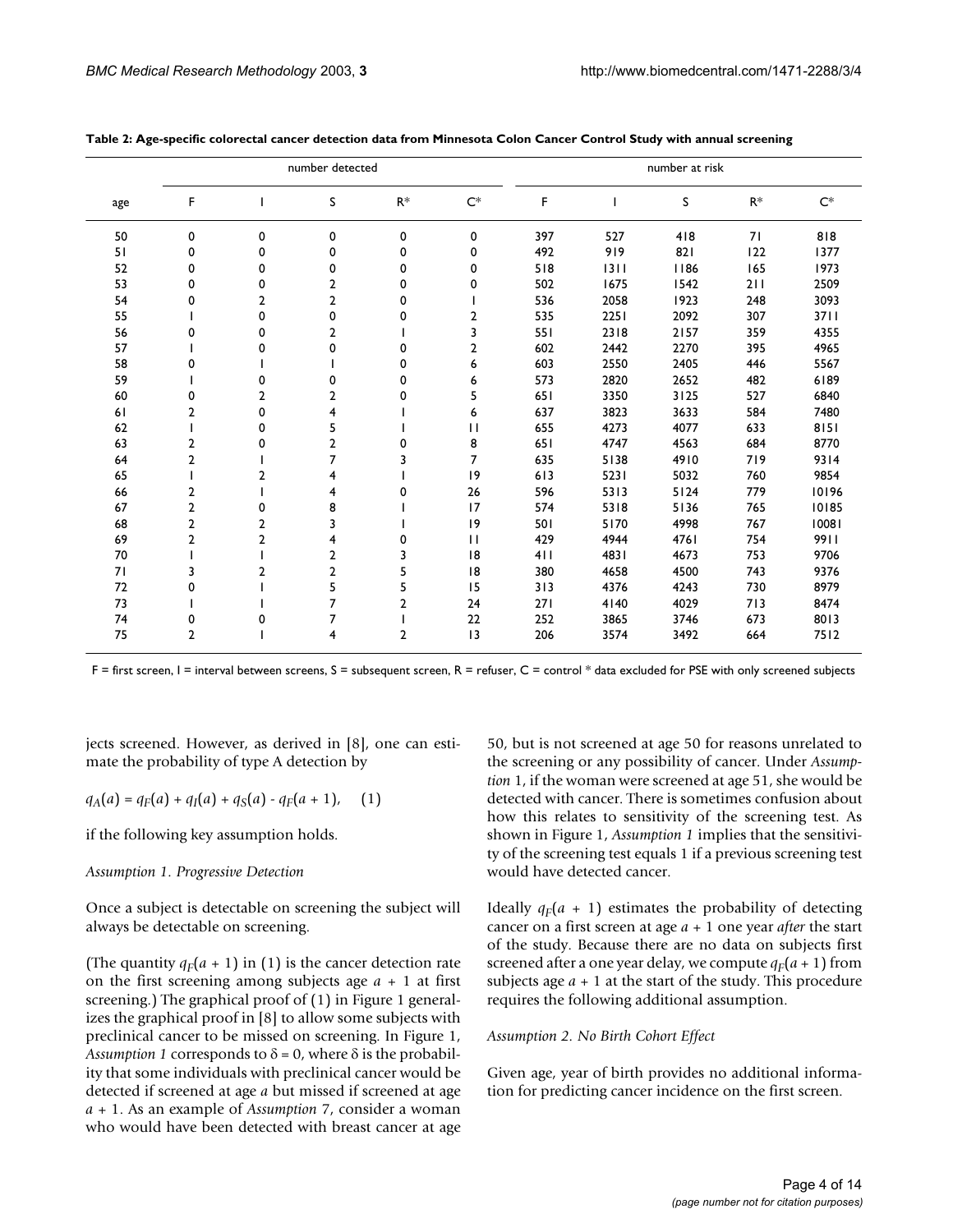|     |                |                | number detected |                |       | number at risk |      |      |       |       |  |  |
|-----|----------------|----------------|-----------------|----------------|-------|----------------|------|------|-------|-------|--|--|
| age | F              |                | s               | $R^*$          | $C^*$ | F              |      | S    | $R^*$ | $C^*$ |  |  |
| 50  |                | 0              | 0               | 0              | 0     | 891            | 1015 | 658  | 102   | 1377  |  |  |
| 52  | 0              |                |                 | 0              | 0     | 997            | 1789 | 1410 | 196   | 2510  |  |  |
| 54  | $\overline{2}$ |                |                 | 0              |       | 1047           | 2594 | 2139 | 291   | 3723  |  |  |
| 56  |                |                |                 |                | э     | 14             | 2986 | 2521 | 405   | 4979  |  |  |
| 58  |                | $\overline{2}$ |                 |                | 12    | 1145           | 3279 | 2754 | 483   | 6212  |  |  |
| 60  |                |                |                 |                | П     | 1230           | 4227 | 3717 | 590   | 7508  |  |  |
| 62  | 3              | 6              |                 | 3              | 9     | 1295           | 5123 | 4543 | 688   | 8774  |  |  |
| 64  | 6              | 2              |                 | $\overline{2}$ | 26    | 1267           | 5914 | 5328 | 783   | 9734  |  |  |
| 66  | כ              | 5              |                 | 3              | 43    | 1160           | 5924 | 5387 | 813   | 9821  |  |  |
| 68  |                | $\overline{2}$ |                 | 4              | 30    | 961            | 5740 | 5240 | 822   | 9548  |  |  |
| 70  |                | 8              |                 | $\overline{2}$ | 36    | 761            | 5253 | 4881 | 821   | 8958  |  |  |
| 72  | 4              | 10             | 4               | 4              | 39    | 621            | 4640 | 4307 | 787   | 8097  |  |  |
| 74  | 3              | 10             | 2               | 0              | 35    | 460            | 4171 | 3871 | 727   | 7133  |  |  |

<span id="page-4-0"></span>**Table 3: Age-specific colorectal cancer detection data from Minnesota Colon Cancer Control Study with biennial screening**

 $F =$  first screen,  $I =$  interval between screens,  $S =$  subsequent screen,  $R =$  refuser,  $C =$  control  $*$  data excluded for PSE with only screened subjects

#### *Step 2: Cancer-fatality rates among cases*

PSE also requires estimates of cancer fatality-rates among cases. The estimated probability of death from cancer within 5 years of type *d* cancer detection at age *a* is

*pr* (cancer death | type *d* detection at age *a*)

$$
= Surv(a,a+1)h_{d1} + \sum_{i=2}^{5} Surv(a,a+i)\prod_{t=1}^{i-1}(1-h_{dt})h_{di}, \quad (2)
$$

where  $h_{di}$  is the estimated case-fatality rate from cancer in year *i* after type *d* detection, and  $Surv(a, a + i)$  is the probability of surviving competing risks from age *a* to age *a* + *i*. See also Gooley et al [18]. For year *j* after type *d* detection  $(d = F, I, S)$ , the estimated case-fatality rate from the cancer under study is  $h_{di} = x_{di} / r_{di}$ , where  $x_{di}$  is the number of cancer deaths among cases at year *j* after type *d* detection, and *rdj* the number of cases with type *d* detection who are at risk at year *j* since detection.

We approximate  $\text{Surv}(a, a + i)$  by the probability of surviving from age *a* to age *a* + *i* obtained from demographic data stratified by sex [19]. We approximate the probability of surviving competing risks each year over five years as the probability of surviving competing risks at the midpoint of two years, i.e.,  $Surv(a, a + i) = Surv(a, a + 3)$  for *i*  $= 1, 2, 3, 4, 5$ . This lets us approximate (2) by

*pr* (cancer death in cases | type *d* detection at age *i*) = *Surv*(*a*, *a* + 3)  $m_d$ , (3)

where  $m_d = 1 - \prod_{t=1}^5 (1 - h_{di})$  is the estimated probability of cancer death within five years of type *d* detection conditional on no death from competing risk and *Surv*(*a*,  $a + 3$ ) is the approximate probability of surviving competing risks within five years of type *d* detection.

A major challenge is how to estimate  $m_A$ , the probability of cancer fatality within five years of type *A* detection (i.e. in the absence of screening) conditional on no death from competing risk. Previous approaches [1–3] used data from refusers, substituting  $m_R$  for  $m_A$ . However this requires a strong unreasonable assumption as well as data from refusers, which is often not available.

As an alternative, we estimate an upper bound on the reduction in the population cancer mortality rate from screening by estimating the cancer fatality rate in the absence of screening using data from interval cancers, namely, substituting  $m_I = m_A$ . The reason this is an upper bound is that cancers arising in the absence of screening are composed of cancers that would have arisen in the interval after a negative screening (had there been screening) and cancers that would have been detected on a previous screening (had there been screening). The latter cases are presumably slower growing (a type of length-biased sampling) with better survival, so using only the interval cancers artificially increases the estimated cancer-fatality rate in the absence of screening. (One caveat is that the survival of interval cancers may be improved due to increased awareness of treatment options that would occur as part of a screening program. If the effect of length bias is relatively small, substituting  $m<sub>I</sub>$  for  $m<sub>A</sub>$  might not be an upper bound, although we believe it would be a reasonable approximation.)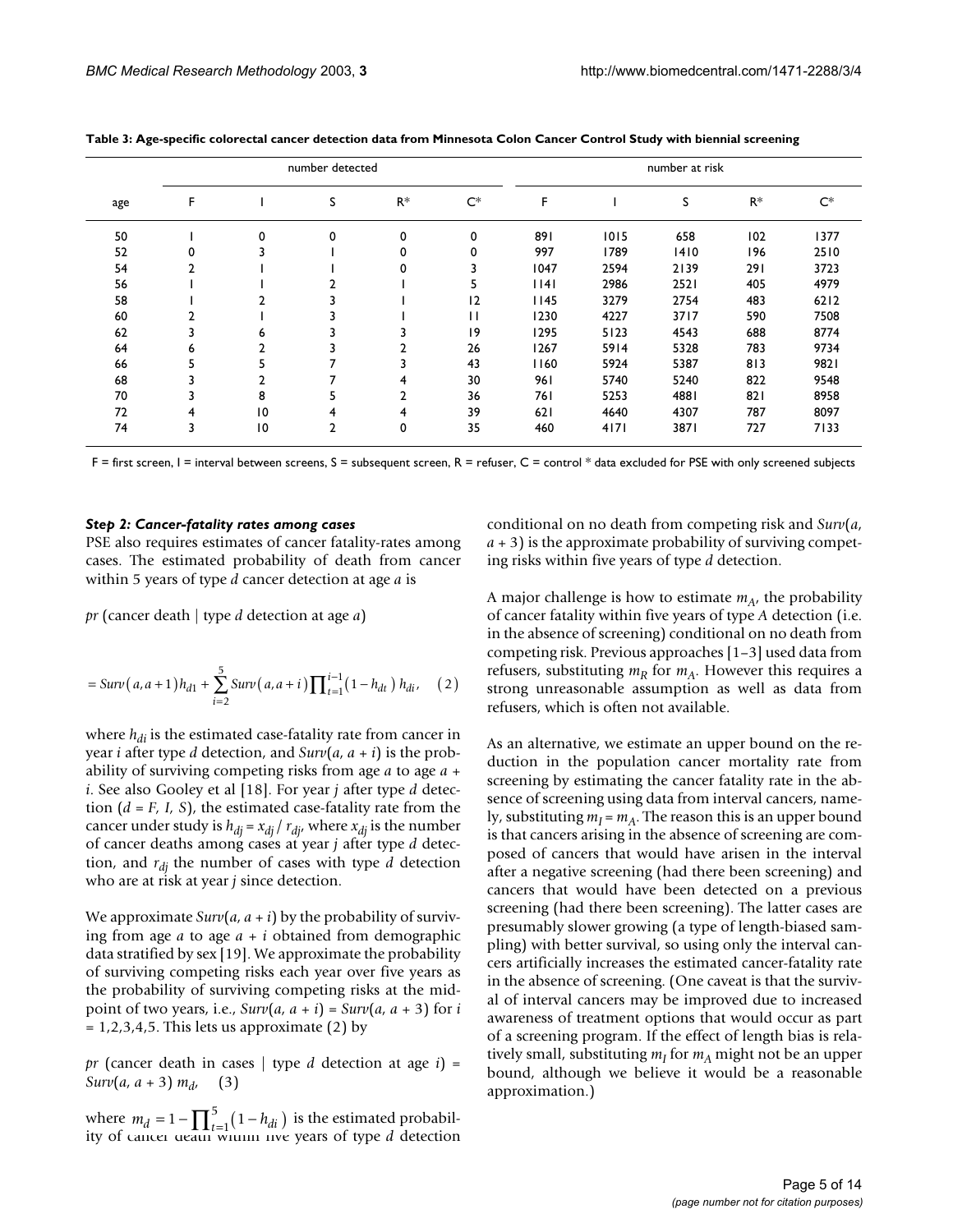<span id="page-5-0"></span>

| probability                                          | time 0                      | time 1    | probability<br><i>if first</i> |
|------------------------------------------------------|-----------------------------|-----------|--------------------------------|
| <i>if first</i><br>screen                            | screen at                   | screen at | screen at                      |
| at age a                                             | age a                       | age $a+1$ | age $a+1$                      |
| $q_{F1}(a)$                                          |                             |           | $q_{A1}(a)$                    |
| $q_{F2}(a)$                                          |                             |           | $q_{F1}(a+1)$                  |
| $q_{F3}(a)$                                          |                             |           | $\delta$                       |
| $q_{I1}(a)$                                          |                             |           | $q_{A2}(a)$                    |
| $q_{I2}(a)$                                          |                             |           | $q_{A3}(a)$                    |
| $q_{S1}(a)$                                          |                             |           | $q_{F2}(a+1)$                  |
| $q_{S2}(a)$                                          |                             |           | $q_{F3}(a+1)$                  |
| -----preclinical cancer<br>$\bullet$ screen-detected | $\circ$ missed on screening |           | <b>-</b> clinical detection    |

## **Figure 1**

Graphical proof that  $q_A(a) + \delta = q_F(a) + q_I(a) + q_S(a) - q_F(a+1)$  The seven lines represent all possible situations in which cancer is diagnosed over the interval (*a*, *a* + 1). Therefore, the sum of all their probabilities represents the incidene of cancer over that interval. Each row corresponds to a unique potential history of cancer detection, so the probabilities on the left and right side of each row are identical. The labels on each side are different because the realized events differ depending on whether screening started at time 0 (left side) or time 1 (right side). Defining  $q_d$  (*a*) =  $\sum_j q_{dj}$  (*a*) and setting the left side sum of probabilities equal to the right side sum gives the formula on top. Under *Assumption 1*, that once a subject is detectable on screening, the subject will always be detectable on screening,  $\delta = 0$ .

## *Step 3. Reduction in population cancer mortality rates due to periodic screening*

PSE estimates the reduction in population cancer mortality rates due to starting periodic cancer screening at age *a* instead of age *b*, where ages *a* and *b* lie in the range of ages at initial screening. (This estimate accounts for competing risks through the use of *Surv*(*a*, *a* + 3)). To avoid different rates of overdiagnosis between comparison groups, PSE compares population cancer mortality rates in two hypothetical scenarios involving full compliance: Scenario  $P$ ,

periodic screening from age  $a$  until age  $b$  and Scenario  ${\cal N}_a$ no periodic screening from age *a* to age *b*-1 followed by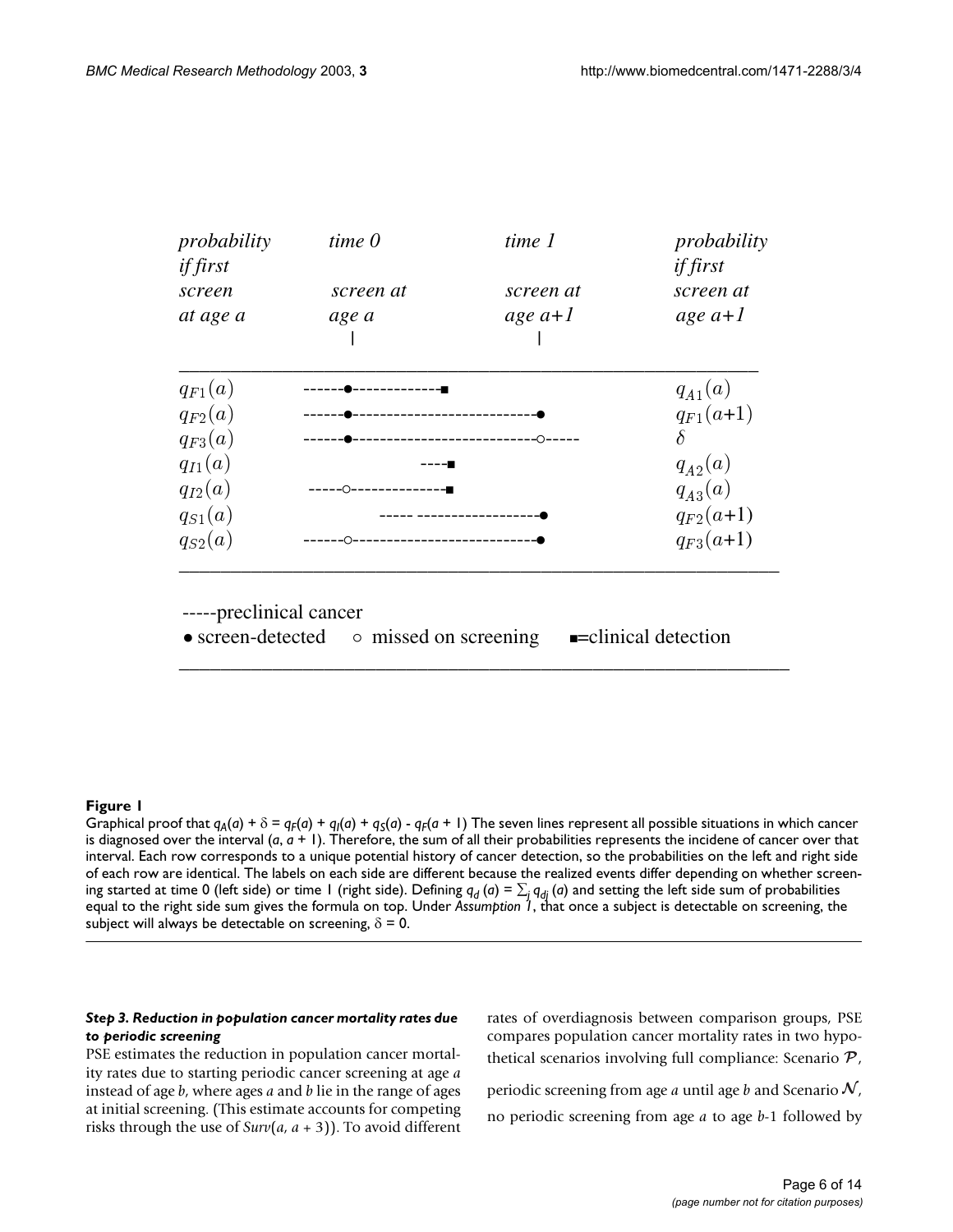|     |                |   | number detected |          |                | number at risk |      |        |        |       |  |  |
|-----|----------------|---|-----------------|----------|----------------|----------------|------|--------|--------|-------|--|--|
| age | F              |   | S               | $R^*$    | $C^*$          | F              |      | S      | $R^*$  | $C^*$ |  |  |
| 51  | $\overline{2}$ |   |                 | 0        | 0              | 375            | 3086 | 2363   | 54     | 706   |  |  |
| 52  | 5              |   |                 | 0        | 0              | 392            | 3147 | 2444   | 88     | 1264  |  |  |
| 53  | 4              |   |                 | 0        |                | 365            | 3113 | 2414   | 117    | 1732  |  |  |
| 54  | 4              |   |                 |          |                | 374            | 3125 | 2417   | $ $  4 | 1684  |  |  |
| 55  | 5              | 2 |                 | $\Omega$ | 4              | 354            | 3106 | 2419   | 139    | 1736  |  |  |
| 56  | 4              |   | 2               | 0        | 2              | 364            | 3126 | 2414   | 322    | 1722  |  |  |
| 57  | 3              | 0 | 6               | 0        |                | 366            | 3100 | 2417   | 136    | 1663  |  |  |
| 58  | 5              | 0 | 4               | 0        |                | 317            | 2985 | 2353   | 110    | 1664  |  |  |
| 59  | 4              |   |                 |          |                | 330            | 3005 | 2385   | 101    | 1641  |  |  |
| 60  | 4              | 2 |                 | 0        | 10             | 315            | 2933 | 2330   | 74     | 1601  |  |  |
| 61  | 5              | U | 4               | 0        | $\overline{2}$ | 301            | 2836 | 2275   | 61     | 1526  |  |  |
| 62  | 5              |   | $\mathbf{2}$    | 0        | 3              | 302            | 2742 | 2162   | 57     | 1485  |  |  |
| 63  | 5              | 0 |                 | 0        | 5              | 248            | 2563 | 2072   | 60     | 1504  |  |  |
| 64  | 6              | 2 | 9               |          |                | 242            | 2410 | 1903   | 59     | 1389  |  |  |
| 65  | 3              | 4 | $\overline{2}$  |          | 5              | 232            | 2224 | 1768   | 65     | 1355  |  |  |
| 66  | 5              |   | $\mathbf{2}$    | 0        | 0              | 170            | 2004 | 1612   | 65     | 1272  |  |  |
| 67  | 3              |   | 6               | 0        | 2              | 176            | 1834 | 1446   | 64     | 1176  |  |  |
| 68  |                |   |                 | 0        |                | 149            | 1550 | $1213$ | 54     | 1099  |  |  |
| 69  | 3              | 0 | 5               | 0        | 3              | 124            | 1357 | 1068   | 29     | 963   |  |  |

<span id="page-6-0"></span>**Table 4: Age-specific lung cancer detection data from Mayo Lung Project**

 $F =$  first screen,  $I =$  interval between screens,  $S =$  subsequent screen,  $R =$  refuser,  $C =$  control (after 6 year washout period)  $*$  data excluded for PSE with only screened subjects

screening at age  $b$ . Scenario  $\overline{\mathcal{P}}$  involves either detection on the first screen at age *a* or detection in the interval or on subsequent screens to age *b*. Scenario  $\mathcal N$  involves either

detection in the absence of screening from ages *a* to *b* - 1 or detection on a first screen at age *b.* Screening at age *b* in both Scenarios  ${\cal N}$  and  ${\cal P}$  avoids differential overdiagnosis

rates because, if Assumption 1 holds, both scenarios  ${\cal N}$  and

 $\overline{P}$  specify equal probabilities of detecting cancer by age *b*.

More formally we can write the reduction in population cancer mortality rates associated with starting periodic cancer screening at age *a* instead of age *b* as

 $g$  =  $\emph{pr}$  (cancer mortality under Scenario  $\mathcal{N})$ 

 $- pr$  (cancer mortality under Scenario  $P$ ), (4)

where

 ${\it pr}$  (cancer mortality under Scenario  ${\cal N})$ 

 $=\sum_{i=a}^{b} q_{A}(i)$  *pr* (cancer death in cases | type *A* detection at age *i*)

 $+ q_F(b)$  pr(cancer death in cases | type *F* detection at age *b*)

 ${\it pr}$  (cancer mortality under Scenario  ${\it P}$ )

 $= q_F(a)$  pr(cancer death in cases | type *F* detection at age *a*)

 $+\sum_{i=a}^{b} q_i(i)$   $\emph{pr}$  (cancer death in cases | type *I* detection at age *i*)

 $+\sum_{i=a}^{b}q_{S}\left( i\right) p$ r (cancer death in cases | type *S* detection at age *i*)

and cancer death in cases refers to death from cancer in cases within five years of cancer detection. Accounting for deaths from competing risks, the estimated probability of type *d* detection at age *i*, conditional on being alive at age *a*, is

 $p_{\Upsilon}^{\wedge}$ (type *d* detection at age *i*) = *Surv*(*a*, *i*) *q*<sub>*d*</sub>(*i*) (5)

Substituting (5) and (3) into (4) gives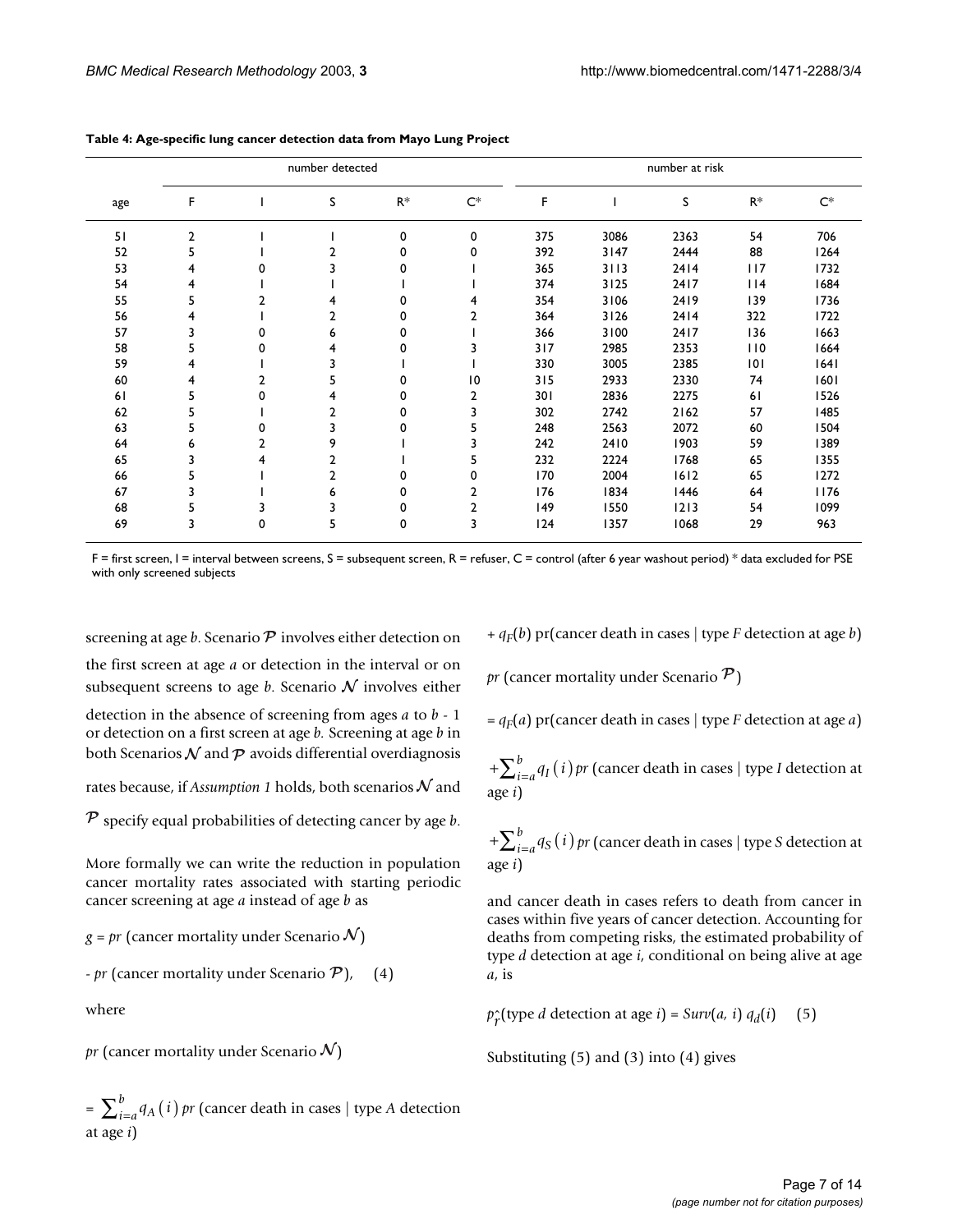| year since<br>detection                                   | number of cancer deaths |              |                 |      |       | number at risk at start of year |                 |    |                 |                 |  |
|-----------------------------------------------------------|-------------------------|--------------|-----------------|------|-------|---------------------------------|-----------------|----|-----------------|-----------------|--|
|                                                           | F                       | -1           | S               | $R*$ | $C^*$ | F                               | $\mathbf{I}$    | S  | $R^*$           | $C^*$           |  |
| Minnesota Colon Cancer Control Study (annual screening)   |                         |              |                 |      |       |                                 |                 |    |                 |                 |  |
|                                                           |                         |              |                 |      | 36    | 26                              | 9               | 77 | 27              | 259             |  |
| 2                                                         | 3                       |              | 2               |      | 10    | 24                              | 18              | 74 | 24              | 217             |  |
| 3                                                         | 0                       | 2            |                 |      | 17    | 21                              | 16              | 72 | 23              | 202             |  |
|                                                           |                         |              |                 |      | 7     | 20                              | $\overline{13}$ | 69 | 20              | 177             |  |
|                                                           |                         |              |                 |      | 6     | 20                              | 12              | 64 | 9               | 165             |  |
| Minnesota Colon Cancer Control Study (biennial screening) |                         |              |                 |      |       |                                 |                 |    |                 |                 |  |
|                                                           |                         |              | o               |      | 36    | 34                              | 51              | 41 | 21              | 259             |  |
| 2                                                         | 0                       |              | 2               | 0    | 10    | 31                              | 42              | 40 | 4               | 217             |  |
|                                                           | 4                       |              |                 |      | 17    | 30                              | 37              | 38 | $\overline{13}$ | 202             |  |
|                                                           | 2                       |              |                 |      | 7     | 26                              | 33              | 33 | 12              | 177             |  |
|                                                           | 0                       | 0            | 3               |      | 6     | 23                              | 31              | 29 | $\mathbf{1}$    | 165             |  |
| HIP study of breast cancer screening                      |                         |              |                 |      |       |                                 |                 |    |                 |                 |  |
|                                                           | 2                       |              |                 | 9    | 9     | 54                              | 47              | 57 | 59              | 210             |  |
|                                                           |                         |              | 2               |      | 27    | 52                              | 44              | 56 | 49              | 189             |  |
|                                                           | U                       |              | O               |      | 12    | 50                              | 38              | 54 | 44              | 6               |  |
|                                                           |                         |              |                 |      | 12    | 50                              | 33              | 54 | 41              | 148             |  |
|                                                           |                         | 2            | 3               |      | 9     | 48                              | 31              | 53 | 38              | 133             |  |
| Mayo Lung Project                                         |                         |              |                 |      |       |                                 |                 |    |                 |                 |  |
|                                                           | 32                      | $\mathbf{H}$ | $\mathbf{H}$    | 2    | 21    | 80                              | 21              | 67 | 4               | 48              |  |
| 2                                                         | 7                       | 5.           | $\overline{13}$ |      | 4     | 46                              | 10              | 56 | 2               | 20              |  |
|                                                           |                         | o            | 2               |      | 4     | 36                              | 5               | 41 | 0               | $\overline{13}$ |  |
|                                                           |                         | o            |                 |      | 2     | 29                              | 4               | 37 |                 |                 |  |
|                                                           |                         | n            |                 | 0    | 0     | 25                              | 3               | 29 | n               |                 |  |

#### <span id="page-7-0"></span>**Table 5: Data on numbers of cancer deaths following detection**

 $F =$  first screen,  $I =$  interval between screens,  $S =$  subsequent screen,  $R =$  refuser,  $C =$  control \*data excluded for PSE with screened subjects

$$
\hat{g}_{basic} = \left(\sum_{i=a}^{b} \text{Surv}(a,i) q_A(i) \text{Surv}(i,i+3) m_A + \text{Surv}(a,b) q_F(b) \text{Surv}(b,b+3) m_F\right) - \left(\text{Surv}(a,a) q_F(a) \text{Surv}(a,a+3) m_F\right) + \sum_{i=a}^{b} \text{Surv}(a,i) q_I(i) \text{Surv}(i,i+3) m_I + \sum_{i=a}^{b} \text{Surv}(a,i) q_S(i) \text{Surv}(i,i+3) m_S\right).
$$
 (6)

To simplify (6), we define

$$
Q_d = \sum_{i=a}^{b} Surv(a, i+3)q_d(i), \text{ for } d = S, I, A.
$$
  
\n
$$
q_{F0(basic)} = Surv(a, a+3)q_F(a)
$$
  
\n
$$
q_{F0(basic)} = Surv(a, b+3)q_F(b)
$$
\n(7)

Substituting (7) into (4) gives the following simple estimate,

 $\hat{g}_{basic} = (Q_A \, m_A + q_{F1(basic)} \, m_F) - (q_{F0(basic)} \, m_F + Q_I \, m_I + Q_S)$ *mS*. (8)

To increase the stability of  $_{\hat{g}basic'}$  we used averages over  $k=$ 3 intervals, for the probabilities of detection on the first screenings at age *a* and at age *b*,

$$
q_{F0} = \sum_{i=a}^{a+k-1} \text{Surv}(a, i+3) q_F(i)/k,
$$
  

$$
q_{F1} = \sum_{i=b}^{b-k+1} \text{Surv}(a, i+3) q_F(i)/k.
$$
 (9)

Substituting (9) into (8) gives the modified estimate

$$
\hat{g} \text{ modified} = (Q_A \ m_A + q_{F1} \ m_F) - (q_{F0} \ m_F + Q_I \ m_I + Q_S \ m_S).
$$
\n(10)

Invoking (1), we substitute  $q_{F0}$  +  $Q_I$  +  $Q_S$  -  $Q_{F1}$  for  $Q_A$  (10). As discussed previously to obtain an upper bound, we also set  $m_A = m_I$ . This gives the following estimated upper bound in the reduction in population cancer mortality from periodic screening and its asymptotic variance

$$
\hat{g} \, \text{upp} = (q_{F0} - q_{F1}) \, (m_I - m_F) + Q_S \, (m_I - m_S), \quad (11)
$$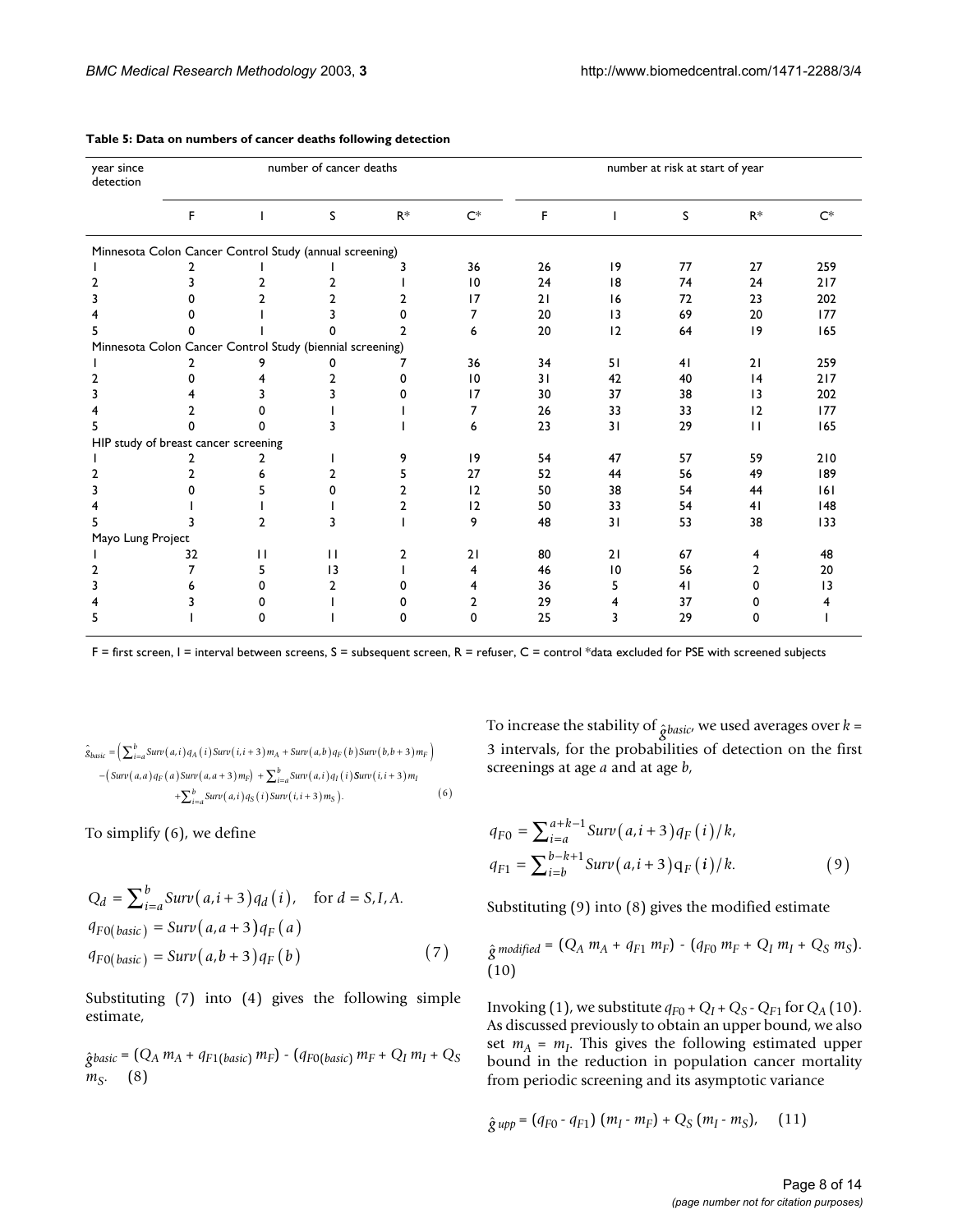$$
var\left(\hat{g}_{upp}\right) = (q_{F1} - q_{F0})^2 (v_I + v_F) + Q_S^2 (v_I + v_S)
$$
  
+ 
$$
(V_{F0} + V_{F1})(m_I - m_F)^2 + V_S (m_I - m_S)^2.
$$
 (12)

where 
$$
V_d = var(Q_d) = \sum_{j=a}^{b} Surv(a, j+3)^2 q_d(j)/n_d(j)
$$
,  
\n
$$
V_{F0} = var(q_{F0}) = \sum_{j=a}^{a+k} Surv(a, j+3)^2 q_F(j)/k^2,
$$
\n
$$
V_{F1} = var(q_{F1}) = \sum_{j=b-k}^{b} Surv(a, j+3)^2 q_F(j)/k^2,
$$
\n
$$
v_d = var(m_d) = m_d^2 \sum_{j=a}^{b} x_{dj} / (r_{dj} - x_{dj}) \text{ from Greenwood's formula [20].}
$$

#### *Upper bound if Assumption 1 is violated*

There are two basic scenarios in which *Assumption 1* could be violated. First the cancer, or at least the detectable part of cancer, could regress over time. This would most likely occur if the cancer were at a very early stage. Of course, early lesions are the principal targets of screening tests. Second, chance fluctuations in the results of the screening test might mask cancer detection, particularly if the interval between the screening tests were small. For example if the screening test were based on a sampling of cells, the screening test may, by chance, not include any of the tumor cells. For many screening modalities *Assumption 1* may not hold.

As shown in Figure [1,](#page-5-0) if *Assumption 1* did not hold, PSE would estimate the cancer incidence rate in the absence of screening as  $q_A(a) + \delta$ , for  $\delta > 0$ , instead of  $q_A(a)$ . Thus if *Assumption 1* were not satisfied, PSE would overestimate the cancer incidence rate in the absence of screening which *overestimates* the reduction in the population cancer mortality rate. On the other hand, a violation of *Assumption 1* would also imply that some cancers detected on screening in  $P$  would not have been detected on the last

screening in  ${\cal N}$  which would lower the reduction in the

population cancer mortality rate in (4). However we think this latter situation would have a small impact relative to the former which involves the entire span of ages at screening and not just the last age at screening.

Thus (11) is an upper bound for two reasons. First it uses interval cancers to estimate fatality rates following cancer diagnosis in the absence of screening. Second it is an upper bound if *Assumption 1* is violated.

#### **Validation methodology**

If an upper bound is too large it will not be useful. To investigate the upper bound, we used data from three randomized screening trials to compare PSE estimates based on screened subjects with PSE estimates based on all subjects.

In computing PSE estimates for all subjects, the progressive detection assumption is not necessary. To estimate  $q_A(j)$  we use a simple noncompliance adjustment for randomized trials (see [17] and references therein),  $q_A(j)$  =  $(q_C(j) - q_R(j) \pi)/(1 - \pi)$  where  $q_C(j)$  is the age-specific cancer incidence rate in controls,  $q_R(i)$  is the age-specific cancer incidence rate in refusers, and  $\pi$  is the fraction of subjects who refused screening. Also with data from a randomized trial it is not necessary to use interval cancer cases to estimate the case fatality rate in the absence of screening. Instead we estimate  $m_A = (m_C - m_R \pi) / (1 - \pi)$ , where subscript *C* refers to randomized controls and *R* refers to refusers. Substituting  $(Q_C - Q_R \pi) / (1 - \pi)$  for  $Q_A$  in (10) and using  $m_A$  gives the following estimated reduction in population mortality from cancer screening and its variance,

$$
\hat{g}_{all} = \left(\frac{Q_C - Q_R \pi}{1 - \pi} m_A + q_{F1} m_F\right) - (q_{F0} m_F + Q_I m_I + Q_S m_S) / (14)
$$
\n
$$
var\left(\hat{g}_{all}\right) \approx (q_{F1} - q_{F0})^2 v_F + Q_I^2 v_I + Q_S^2 v_S + Q_A^2 \frac{v_C + v_R \pi^2}{(1 - \pi)^2}
$$
\n
$$
+ (V_{F0} + V_{F1}) m_F^2 + V_I m_I^2 + V_S m_S^2 + \frac{V_C + V_R \pi^2}{(1 - \pi)^2} m_A^2, \qquad (15)
$$

where  $\pi$  is treated as known, which is reasonable due to the large sample size.

We computed (12)-(15) using data from the following three randomized screening trials.

#### *Minnesota Colon Cancer Control Study (MCCCS)*

Between 1975 and 1978 investigators randomized approximately 45,000 subjects to either 5 annual fecal occult blood screenings, 3 biennial screenings, or no screening [6,7]. Due to a lower than expected death rate among controls, the investigators resumed screening between 1982 and 1986. After a hiatus of screening of between 3 and 5 years, the annual screened group received 5 additional annual screenings and the biennial screened group received 3 additional biennial screenings. Approximately 14 percent of subjects randomized to screening did not receive screening. Each screening cycle consisted of six Hemocult slides with planned definitive work-up if any slide showed evidence of occult blood. Screenings for the annual groups were labeled as on time if they were done in the 9 to 15 month time window since the previous screening. Screenings for the biennial group were labeled as on-time if they were done 20 to 28 months since the previous screening. (The longer time window was used to keep the loss of data arbitrarily to no more than 15%) Excluding the first screening after the resumption of screening, approximately 93 percent of the annual subsequent screen-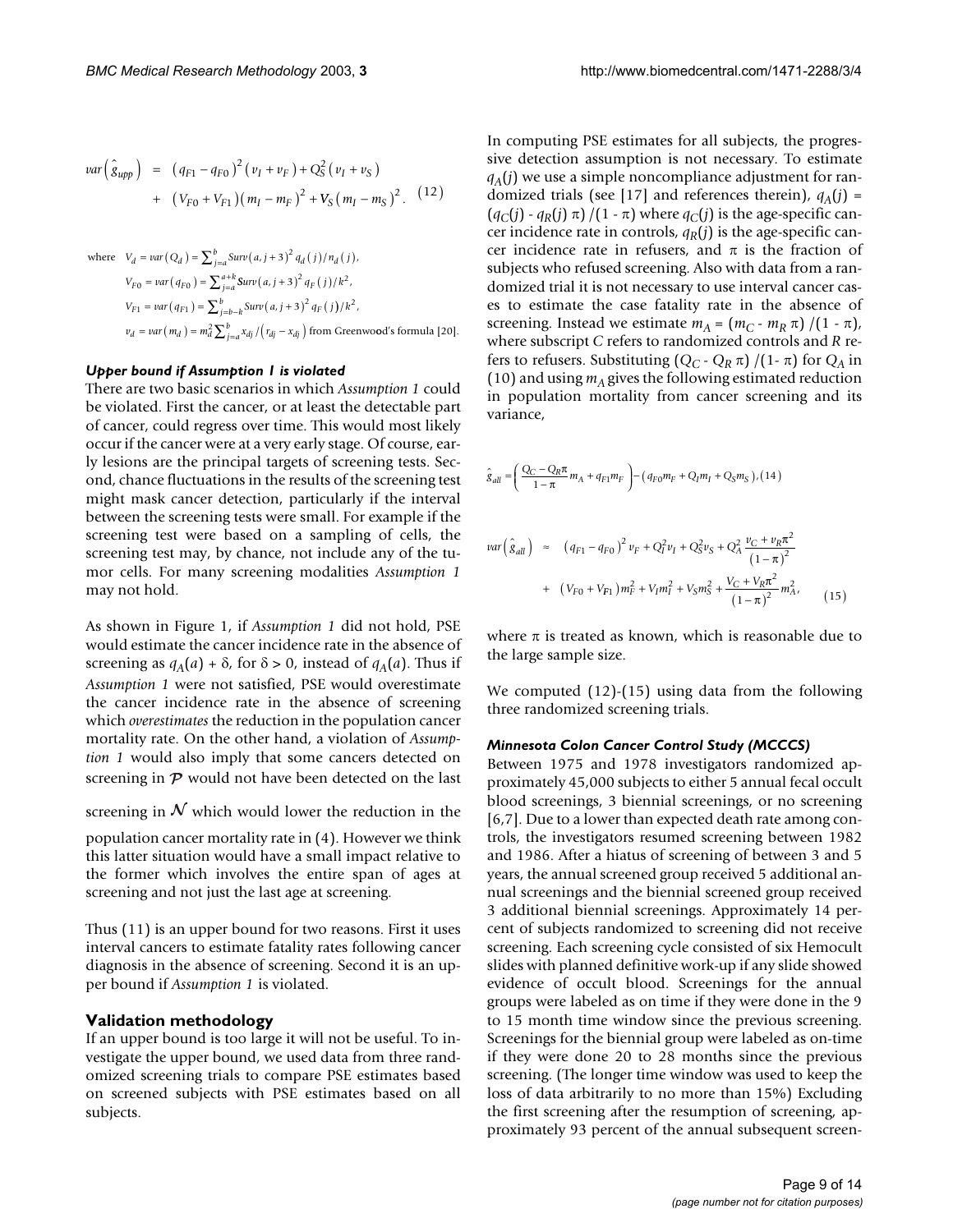ings and 85 percent of the biennial subsequent screenings were on-time. The age range for the analysis was 50 to 75. For estimating the age-specific incidence of cancer among controls, we used data collected up to the time of the last screen, which was 16 years after the start of the study. We increased the precision of the estimated age-specific cancer incidence on the first screen by pooling data on the first screening in the annual and biennial arms. For annual cancer screening, age was divided into intervals of 1 year. For biennial screening, age was divided into intervals of 2 years.

#### *Health Insurance Plan of Greater New York (HIP) Study*

Starting in 1963, approximately 60,000 women were randomly assigned to either a study group invited for four annual mammograms and physical examinations or to a control group that received no screening within the study [8]. Approximately 1/3 of the subjects in the study group refused the first screening and received no screenings. Screenings were labeled on-time if they were done 9 to 15 months after a previous screening. Approximately 79 percent of second screenings, 76 percent of third screenings, and 73 percent of fourth screenings were on time. The age range for the analysis was 40 to 64. For estimating the agespecific incidence of cancer among controls, we used data collected up to the time of the last screen, which was 4 years after the start of the study.

#### *Mayo Lung Project (MLP)*

Between 1971 and 1976 approximately 9,200 male heavy smokers who tested negative on a prevalence (initial) screening were randomized to either a study group urged to undergo radiologic and cytological screening examinations every 4 months for 6 years or a control group that at study entry received a recommendation for annual chest X-rays with no further reminders [9,10]. Approximately 7 percent of the study group subjects did not receive any screenings.

Because PSE requires a single screening time at each round of screening, we restricted PSE to the screenings in which the time between cytology and x-ray was less than 3 weeks. Screenings were labeled as on-time if they were done within 3.5 to 5.5 months of the previous screening and the time between cytology and x-ray was less than 3 weeks. Approximately 85 percent of the subsequent screenings were on-time.

Only yearly age data were available. Because the screenings in the Mayo Lung Project were scheduled at 4 month intervals, yearly cancer incidence data for types *I* and *S* detection are approximated using the sums of counts for three successive screens. Because all subjects in the control group had an initial screening, we pooled data for detection rates on initial screenings in the study and control groups.

Unfortunately the initial screening in the control group greatly complicated the validation, which requires that no screening be performed in the control group. In order to better approximate a control group that received no screening, we only used data in controls starting 6 years after randomization. The underlying assumption is that by 6 years, most cancers detected on the prevalence screening would have progressed to clinical cancer in the absence of intervention. (This may not be true because of the likely possibility of overdiagnosis [10] and lead times that may exceed 6 years, but it may serve as a useful approximation if the amount of overdiagnosis is small). Due to the 6-year wash-out period, we start the age range for PSE at 51 instead of 45. We chose 6 years for the washout period as a compromise. We thought a longer washout period would have greatly restricted the age range under study and a shorter washout period would have had a much more limited effect.

We illustrate the calculations for the analysis of the HIP data on breast cancer screening. The probability of a women surviving competing risk from age 40 to each successive age up to age 64 is 1., 1., 0.99, 0.99, 0.99, 0.99, 0.99, 0.98, 0.98, 0.98, 0.97, 0.97,0.96, 0.96,0.95, 0.95,0.94, 0.93,0.92, 0.92,0.91, 0.9, 0.89, 0.87. Using these proba-bilities and data from Tables [1](#page-2-0) and [5](#page-7-0), we computed  $q_F =$ .00166, *qFs* = .00373, *QI* = .0151, *QS* = .0338, *mI* = .334, and  $m_S$  = .123, Substituting into (11) gave  $\hat{g}_{\mu\nu\rho}$  = .00676. To estimate the variance we computed  $v_I = .00497$ ,  $v_S =$ .00189, *VF*0 = .00000056, *VF*1 = .0000023. Substituting into (12) gave *var*( $_{\hat{g}upp}$ ) = .0000090.

#### **Results**

To determine if the PSE estimated upper bound from screened subjects is reasonable, we computed its value (and 95% confidence interval) along with the PSE estimate (and 95% confidence interval) based on all subjects (Figure 2). To account for the correlation we also computed the estimated difference (and 95% confidence interval) between the two types of PSE estimates (Figure 3).

In addition, we computed the estimated cancer mortality reduction between the two randomized groups (and 95% confidence intervals) (Figure 2). To compute this estimate we first computed the estimated efficacy of receiving screening among subjects who would receive screening if offered. This equals the intent-to-treat estimate divided by the fraction in the screening group who did not refuse any screening [17]. For the HIP study and the Mayo Lung Project, in which screening stopped well before the end of follow-up, we also computed an adaptive estimate to mit-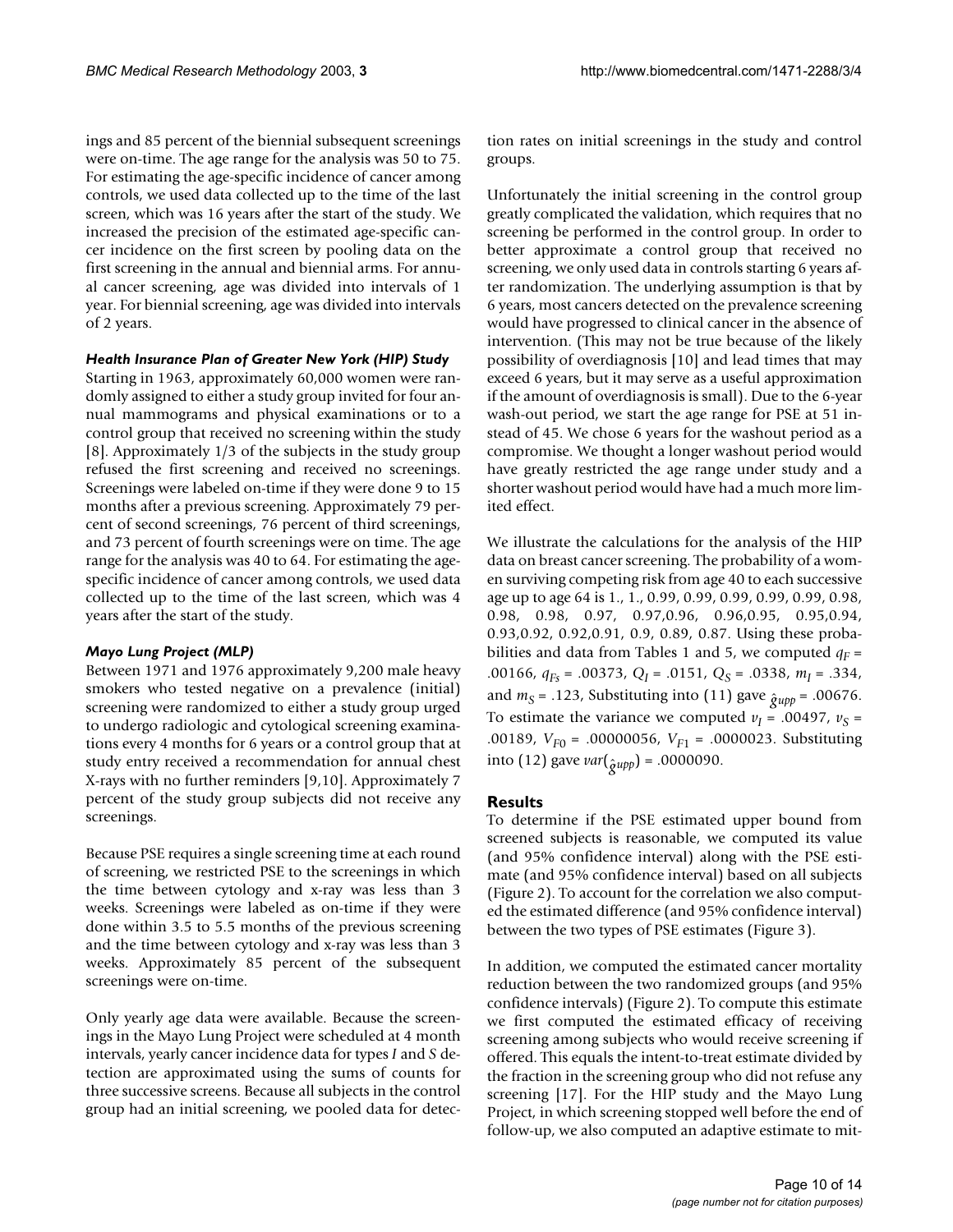

## **Figure 2**

*Estimated reduction in cancer deaths per 10,000 due to periodic cancer (with 95% confidence interval).* MCCCS-1 is Minnesota Colorectal Cancer Control Study, ages 50 to 71, annual screens, MCCCS-2 is Minnesota Colorectal Cancer Control Study ages 50 to 71, bienniel screens, HIP is Health Insurance Program study of annual breast cancer screening, ages 40 to 64, MLP is Mayo Lung Project, ages 51 to 69 with screens every 4 months. Positive numbers on the horizontal axi represent cancer deaths averted; negative numbers represent excess cancer deaths from screening.

igate the effect of dilution [17]. The adaptive estimate is the estimate at the time after screening stops when the estimate divided by its standard error is largest. Confidence intervals for the adaptive estimate are based on bootstrapping.

## *Minnesota Colon Cancer Control Study (MCCCS)*

There is a large overlap in the confidence intervals for the PSE estimated upper bound from screened subjects and PSE estimates from all subjects (Figure 2). Also, the 95% confidence interval for the estimated difference includes zero (Figure 3), indicating that the upper bound estimate is reasonable. The estimated mortality reduction in the screening program is similar to the PSE estimates (Figure 2) because the long-duration of screening (5 annual or 3 biennial screenings followed by 3–5 years hiatus followed by 5 annual or 3 biennial screenings) in the trial approximated the 21 years of periodic screening.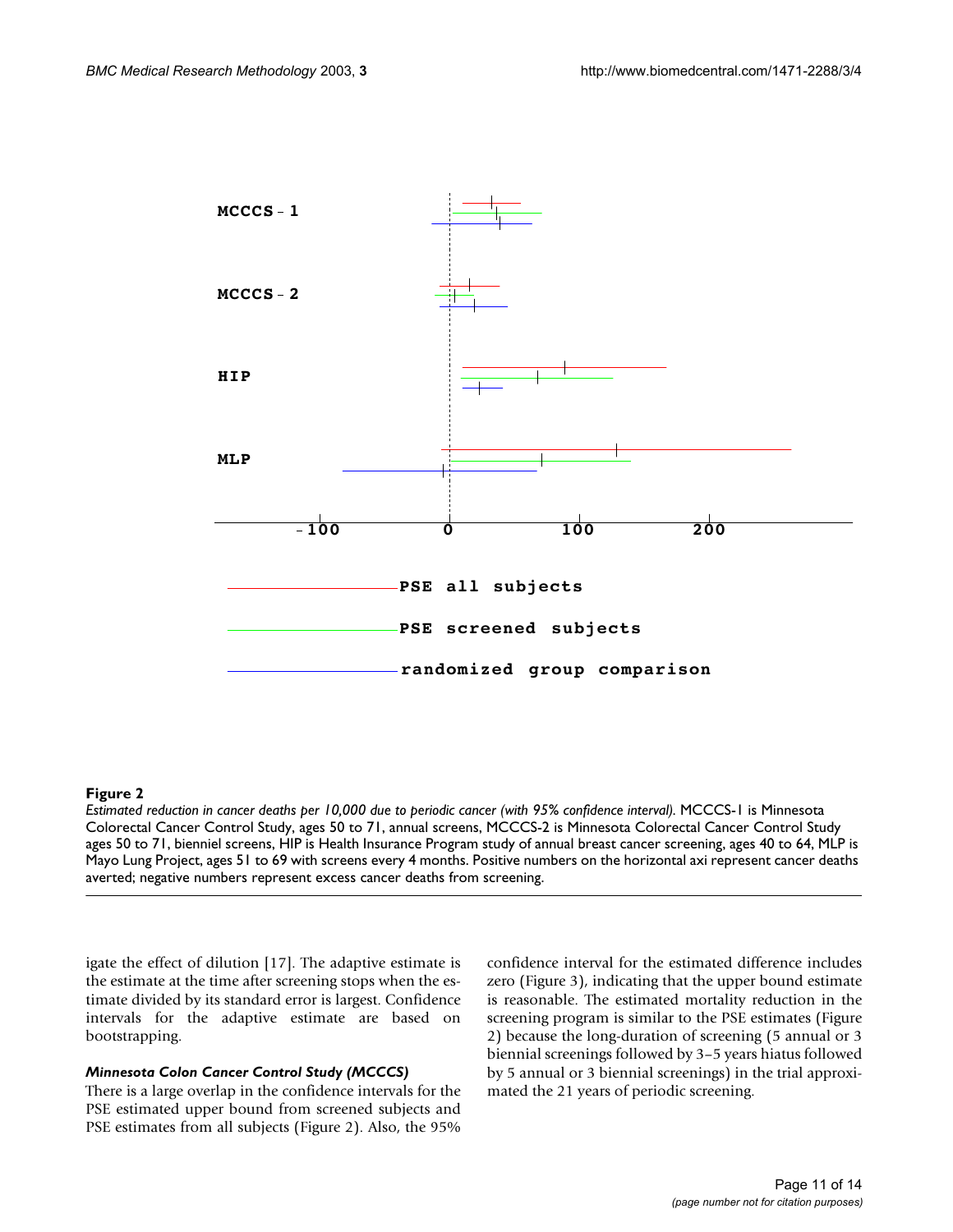

## **Figure 3**

*Difference per 10,000 deaths between PSE randomized estimate and PSE nonrandomized upper bound estimate (with 95% confidence interval).* MCCCS-1 is Minnesota Colorectal Cancer Control Study, ages 50 to 71, annual screens, MCCCS-2 is Minnesota Colorectal Cancer Control Study, ages 50 to 71, bienniel screens, HIP is Health Insurance Program study of annual breast cancer screening, ages 40 to 64, MLP is Mayo Lung Project, ages 51 to 69 with screens every 4 months.

## *Health Insurance Plan of Greater New York (HIP) Study*

As in the previous example, there is a large overlap in the confidence intervals for the PSE estimated upper bound from screened subjects and PSE estimates from all subjects (Figure 2). Also, similar to the previous example, the 95% confidence interval for the difference included zero (Figure 3) indicating that the upper bound estimate is reasonable. The PSE estimates were higher than the estimated effect of the screening program in the trial because the former was based on 24 annual screenings and the latter was based on only 4 annual screenings.

#### *Mayo Lung Project (MLP)*

Unlike the other examples the confidence intervals for PSE estimates from screened subjects and PSE estimates from all subjects differed considerably (Figure 2). We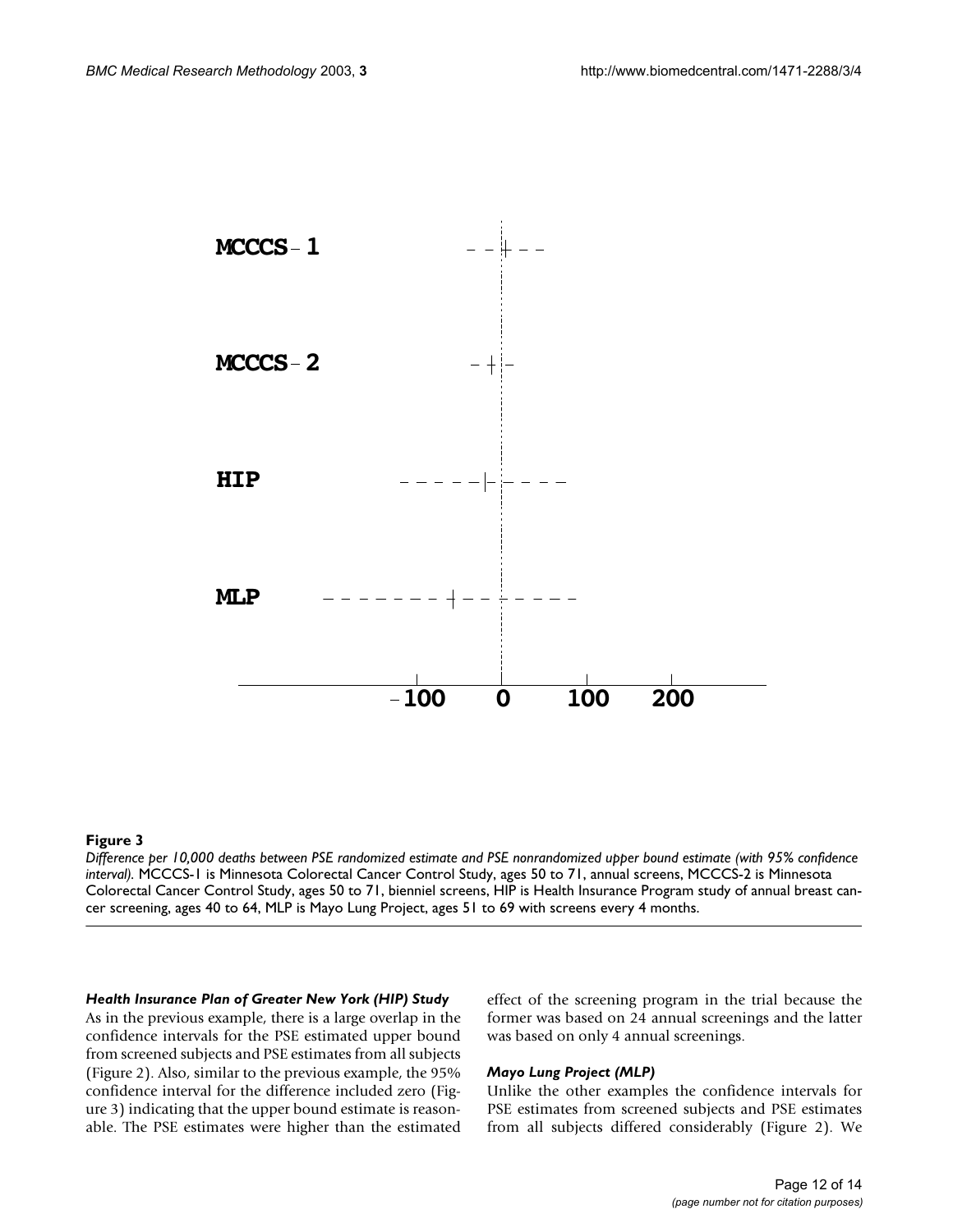think *Assumption 1* may not have held due to the short interval between screens and to the fact that the performance of sputum cytology screening depends on sampling of the tumor cells. Although the 95% confidence interval for the difference included zero (Figure 3), its large width means that a substantial bias cannot be ruled out. The PSE estimates were higher than the estimated effect of the screening program in the trial because (*i*) the former is based on 24 years of screening while the latter is based on only 6 years and (*ii*) the effect in the latter was reduced by a prevalence screening in the controls. PSE for screened subjects does not use any data from the control group. With PSE for all subjects, we assumed a wash-out period to try to remove the effect of the prevalence screen.

The results indicate that a PSE estimated upper bound based on subjects screened is not unreasonable when compared to the PSE estimate based on all subjects in the randomized trial. Because of sampling variability it is not surprising that the point estimate of the upper bound can be smaller than the point estimate based on all subjects.

We caution that violations of *Assumption 2* could have a substantial impact. *Assumption 2* depends on the cumulative effect of birth cohort from ages *a* to *b*. According to Moran [21] the relative bias due to violation of *Assumption 2* is particularly large if the age-specific incidence on the first screen changes little with age and interval and subsequent cancers are relatively rare. In that case Moran advised that other methods be applied. One way to reduce bias from *Assumption 2* is to only estimate the effect of screening for at most 5 years. That way the cumulative birth cohort effect would be limited to only 5 years.

## **Conclusion**

We think the major role of PSE is to rule out screening modalities that have little benefit. This information is useful when making policy decisions about screening, or when considering a large randomized trial to definitively compare benefits and harms of screening strategies. Because PSE is estimating an upper bound when *Assumption 1* is violated, if PSE estimates little reduction in population cancer mortality, the true reduction in population cancer mortality due to periodic screening is likely small. If any effects of birth cohort are minimal, further evaluation with a randomized trial would not be warranted.

#### **Competing interests**

None declared.

#### **Authors' contributions**

SGB wrote the initial draft. DE created Tables [1](#page-2-0)[2](#page-3-0)[3](#page-4-0)[4](#page-6-0)[5](#page-7-0) from the data files and provided many helpful suggestions. BSK and PCP substantially improved the manuscript.

#### **Acknowledgments**

The authors thank Pamela Marcus and Ping Hu for their assistance and comments. The manuscript reflects the opinions of the authors and does not necessarily reflect the official opinion of the U.S. Department of Health and Human Services.

#### **References**

- 1. Cronin KA, Weed DL, Connor RJ and Prorok PC **[Case-control](http://www.ncbi.nlm.nih.gov/entrez/query.fcgi?cmd=Retrieve&db=PubMed&dopt=Abstract&list_uids=9539244) [studies of cancer screening: Theory and Practice.](http://www.ncbi.nlm.nih.gov/entrez/query.fcgi?cmd=Retrieve&db=PubMed&dopt=Abstract&list_uids=9539244)** *J Natl Cancer Inst* 1998, **90:**498-504
- 2. Duffy SW, Chen H, Prevost TC and Tabar L **Markov chain models of breast tumour progression and its arrest by screening.** *In: Quantitative Methods for the Evaluation of Cancer Screening (Edited by: Duffy SW, Hill C, Esteve J) London: Edward Arnold Limited* 2001, 42-60
- 3. van Oortmarssen GJ, Boer R and Habbema JDF **[Modelling issues in](http://www.ncbi.nlm.nih.gov/entrez/query.fcgi?cmd=Retrieve&db=PubMed&dopt=Abstract&list_uids=7613637) [cancer screening.](http://www.ncbi.nlm.nih.gov/entrez/query.fcgi?cmd=Retrieve&db=PubMed&dopt=Abstract&list_uids=7613637)** *Stat Methods Med Res* 1995, **4:**33-54
- 4. Stevenson CE **[Statistical models for cancer screening.](http://www.ncbi.nlm.nih.gov/entrez/query.fcgi?cmd=Retrieve&db=PubMed&dopt=Abstract&list_uids=7613635)** *Stat Methods Med Res* 1995, **4:**18-32
- 5. Paci E, Boer R, Zappa M, de Koning HJ, van Oortmarssen GJ, Crocetti E, Giorig D, Rosselli Del Turco M and Habbema JDF **[A model-based](http://www.ncbi.nlm.nih.gov/entrez/query.fcgi?cmd=Retrieve&db=PubMed&dopt=Abstract&list_uids=7786600) [prediction of the impact on reduction in mortality by a](http://www.ncbi.nlm.nih.gov/entrez/query.fcgi?cmd=Retrieve&db=PubMed&dopt=Abstract&list_uids=7786600) breast cancer screening programme in the city of Florence, [Italy.](http://www.ncbi.nlm.nih.gov/entrez/query.fcgi?cmd=Retrieve&db=PubMed&dopt=Abstract&list_uids=7786600)** *Eur J Cancer* 1995, **31A:**348-353
- 6. Parmigiani G **Decision models in screening for breast cancer.** *Bayesian Statistiics* 1999, **6:**525-546
- 7. Baker SG and Chu KC **Evaluating screening for the early detection and treatment of cancer without using a randomized control group.** *Journal of the American Statistical Association* 1990, **85:**321-327
- 8. Baker SG **[Evaluating the age to begin periodic breast cancer](http://www.ncbi.nlm.nih.gov/entrez/query.fcgi?cmd=Retrieve&db=PubMed&dopt=Abstract&list_uids=9883553) [screening using data from a few regularly scheduled screens.](http://www.ncbi.nlm.nih.gov/entrez/query.fcgi?cmd=Retrieve&db=PubMed&dopt=Abstract&list_uids=9883553)** *Biometrics* 1998, **54:**1569-1578
- Baker SG Evaluating periodic cancer screening without a ran**domized control group: a simplified design and analysis.** *In: Quantitative Methods for the Evaluation of Cancer Screening (Edited by: Duffy SW, Hill C, Esteve J) London: Edward Arnold Limited* 2001, 34-41
- 10. Robins JM **A new approach to causal inference in mortality studies with sustained exposure periods – application to control of the health worker survivor effect.** *Mathematical Modelling* 1986, **7:**1393-1512
- 11. Flanders WD and Longini IM **[Estimating benefits of screening](http://www.ncbi.nlm.nih.gov/entrez/query.fcgi?cmd=Retrieve&db=PubMed&dopt=Abstract&list_uids=2218198) [from observational cohort studies.](http://www.ncbi.nlm.nih.gov/entrez/query.fcgi?cmd=Retrieve&db=PubMed&dopt=Abstract&list_uids=2218198)** *Stat Med* 1990, **9:**969-980
- 12. Mandel JS, Church TR, Ederer F and Bond JH **[Colorectal cancer](http://www.ncbi.nlm.nih.gov/entrez/query.fcgi?cmd=Retrieve&db=PubMed&dopt=Abstract&list_uids=10070942) [mortality: effectiveness of biennial screening for fecal occult](http://www.ncbi.nlm.nih.gov/entrez/query.fcgi?cmd=Retrieve&db=PubMed&dopt=Abstract&list_uids=10070942) [blood.](http://www.ncbi.nlm.nih.gov/entrez/query.fcgi?cmd=Retrieve&db=PubMed&dopt=Abstract&list_uids=10070942)** *J Natl Cancer Inst* 1999, **91:**434-7
- 13. Mandel JS, Bond JH, Church TR, Snover DC, Bradely M, Schuman LM and Ederer F **[Reducing mortality from colorectal cancer by](http://www.ncbi.nlm.nih.gov/entrez/query.fcgi?cmd=Retrieve&db=PubMed&dopt=Abstract&list_uids=8474513) [screening for fecal occult blood.](http://www.ncbi.nlm.nih.gov/entrez/query.fcgi?cmd=Retrieve&db=PubMed&dopt=Abstract&list_uids=8474513)** *N Engl J Med* 1993, **328:**1365- 1371
- 14. Shapiro S, Venet W, Strax P and Venet L **Periodic Screening for Breast Cancer, The Health Insurance Plan Project and Its Sequelae, 1963–1986.** *Baltimore, Johns Hopkins University Press* 1988,
- 15. Fontana RS, Sanderson DR, Woolner LB, Taylor WF, Miller WE and Muhm JR **[Screening for lung cancer: a critique of the Mayo](http://www.ncbi.nlm.nih.gov/entrez/query.fcgi?cmd=Retrieve&db=PubMed&dopt=Abstract&list_uids=1991274) [Lung Project.](http://www.ncbi.nlm.nih.gov/entrez/query.fcgi?cmd=Retrieve&db=PubMed&dopt=Abstract&list_uids=1991274)** *Cancer* 1991, **67(4 Suppl):**1155-64
- 16. Marcus PM, Bergstralh EJ, Fagerstrom RM, Williams DE, Fontana R, Talylor WF and Prorok PC **[Lung Cancer Mortality in the Mayo](http://www.ncbi.nlm.nih.gov/entrez/query.fcgi?cmd=Retrieve&db=PubMed&dopt=Abstract&list_uids=10944552) [Lung Project: Impact of Extended Follow-up.](http://www.ncbi.nlm.nih.gov/entrez/query.fcgi?cmd=Retrieve&db=PubMed&dopt=Abstract&list_uids=10944552)** *J Natl Cancer Inst* 2000, **92:**1308-1316
- 17. Baker SG, Kramer BS and Prorok PC **[Statistical issues in rand](http://www.ncbi.nlm.nih.gov/entrez/query.fcgi?cmd=Retrieve&db=PubMed&dopt=Abstract&list_uids=130026)[omized trials of cancer screening.](http://www.ncbi.nlm.nih.gov/entrez/query.fcgi?cmd=Retrieve&db=PubMed&dopt=Abstract&list_uids=130026)** *BMC Medical Research Methodology* 2002, **2:**11[\[http://www.biomedcentral.com/1471-2288/](http://www.biomedcentral.com/1471-2288/2/11) [2/11](http://www.biomedcentral.com/1471-2288/2/11)]
- 18. Gooley TA, Liesenring W, Crowley J and Storer BE **Estimation of failure probabilities in the presence of competing risks: new representations of old estimators.** *Stat in Med* 1999, **18:**695-706
- 19. Anderson RN **United States Life Tables, National Vital Statistics Reports, from the Centers for Disease Control and Prevention, 47, Number 2.** 1999,
- 20. Cox DR and Oakes D **Analysis of Survival Data.** *London: Chapman and Hall* 1984,
- 21. Moran M **Periodic Screening Evaluation Under Cohort Effect.** *Master's Thesis, School of Public Health, University of South Carolina* 1998,